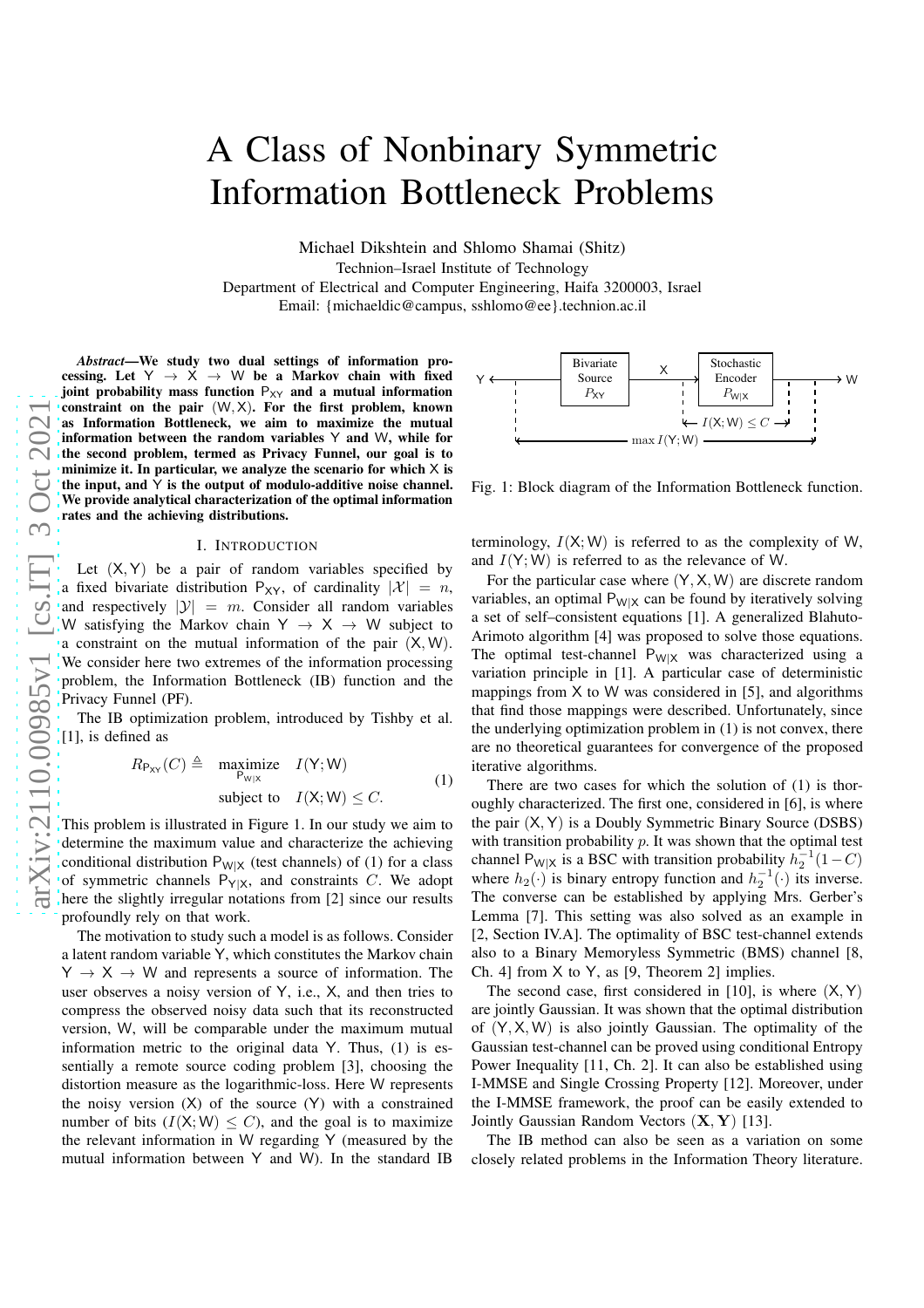A bound on the conditional entropy for a pair of discrete random variables subject to entropy constraint has been considered in [2] as a method to characterize common information [14]. A method based on convex analysis was proposed to find the achieving distributions and several important examples were given. We will show that the problem addressed in [2] is equivalent to (1). The problem of Common Reconstruction (CR) [15] is a different type of source coding with sideinformation, a.k.a. Wyner-Ziv coding [7]. In [15] the distortion was measured with a log-loss merit, and the encoder is required to perfectly reconstruct decoder's sequence. It can be shown that for the CR, the resulting single-letter rate-distortion region is equivalent to IB. The problem of Information Combining [16] was analyzed in the context of check nodes in LDPC decoding. Two extremes were considered in form of maximization and minimization of mutual information for the binary X setting [9]. It can be shown that the first extreme is equivalent to PF, while the second recovers the IB setting. A recent comprehensive tutorial on the IB method and related problems is given in [6]. Applications of IB methods in Machine Learning are detailed in [17]. Furthermore, the IB methodology connects to many timely aspects, such as Capital Investment [18], Distributed Learning [19], Deep Learning [20], and Convolutional Neural Networks [21].

The PF, which was first introduced in [22], is a dual problem to the IB method. In contrast to IB problem, the goal in PF, illustrated in Figure 2, is to minimize  $I(Y;W)$  over all testchannels  $P_{W|X}$  subject to  $I(X;W) = C$ . To be more formal, the PF function,  $\mathfrak{A}: [0, H(\mathsf{X})] \to \mathbb{R}_+$  is defined as

$$
\mathfrak{A}_{P_{\text{X}Y}}(C) \triangleq \underset{P_{\text{W}|X}}{\text{minimize}} \quad I(\text{W}; \text{Y})
$$
\n
$$
\text{subject to} \quad I(\text{X}; \text{W}) = C. \tag{2}
$$

Note that taking the constraint here with equality is essential since inequality constraint (i.e.  $I(X;W) \leq C$ ) will induce a trivial solution, i.e. taking X and W independent.

PF is directly connected to Information Combining [9], [16]. For example, if the channel from  $X$  to  $Y$  is a BMS, then by [9],  $P_{W|X}$  is a Binary Erasure Channel (BEC). A rather intriguing for the Gaussian setting, where  $(X, Y)$  are jointly Gaussian, the result is zero, since one can use the channel from X to W to describe the less significant bits of X [23]. Furthermore, the additive noise Helper problem studied in [24], is directly linked to the PF. By reformulating the former as an information combining problem, the solution follows directly as was shown in [23].





In this work we address the input symmetric nonbinary setting for the IB and PF functions. We will find conditions on the bivariate source  $(X, Y)$  for which the stochastic encoder from X to W can be completely characterized, thus extending the binary examples from [2], [9] and [6].

### II. NOTATIONS AND BASIC PROPERTIES

We denote by  $\Delta_n$  the *n* dimensional probability simplex,  $q \in \Delta_n$  the marginal probability vector of X, and T the transition matrix from X to Y, i.e.,

$$
T_{ij} \triangleq \mathsf{P}\left(\mathsf{Y}=i|\mathsf{X}=j\right), \qquad 1 \le i \le m, 1 \le j \le n. \tag{3}
$$

We further rewrite (1) with explicit dependence on q and T as  $R_T(\mathbf{q}, C) = R(C) = R_{P_{XY}}(C)$ . The entropy of an *n*-ary probability vector  $\mathbf{p} \in \Delta_n$  is denoted by  $h_n(\mathbf{p})$ .

The following tight cardinality bound was established in [25]. It was actually already proved for the corresponding dual problem, namely the IB Lagrangian, in [26]. But since  $R_T(\mathbf{q}, C)$  is generally not a strictly convex function of C, the result in [26] cannot be directly applied for our problem (1).

*Lemma 1 ( [25, Th. 9]):* The optimization over W in  $(1)$ can be restricted to  $|\mathcal{W}| \leq n$ .

As we have already mentioned, the IB function defined in (1) is closely related to the Conditional Entropy Bound (CEB) problem studied in [2], which is given by

$$
F_T(\mathbf{q}, x) \triangleq \begin{array}{ll}\text{minimize} & H(Y|W) \\ \text{w \to x \to Y} & H(X|W) \\ \text{subject to} & H(X|W) \ge x. \end{array} \tag{4}
$$

*Remark 1:* Note that originally in [2] the conditional entropy constraint was given with equality, and equivalence to the inequality setting was established in [2, Theorem 2.5]

It turns out that the aforementioned problem is closely connected to the IB function.

*Proposition 2.1:* The IB function defined in (1) is equivalent to the CEB function defined in (4).

The proof is postponed to Appendix A.

The latter result implies that we can utilize the properties of  $F_T(\mathbf{q},x)$  developed in [2] for our problem in a straightforward manner, an aspect that we will heavily rely on in Section III.

In a very similar manner to Proposition 2.1, we can redefine the Privacy Funnel problem defined in (2) as follows.

$$
\begin{array}{rcl}\n\mathbf{H}_T(\mathbf{q}, x) \triangleq & \underset{\mathbf{P}_{\mathbf{W}|\mathbf{X}}}{\text{maximize}} & H(\mathbf{Y}|\mathbf{W}) \\
\text{subject to} & H(\mathbf{X}|\mathbf{W}) = x.\n\end{array} \tag{5}
$$

We have the following characterization of  $\mathcal{F}_T(\mathbf{q}, x)$ .

*Theorem 1:* The function  $\mathcal{F}_T(\mathbf{q}, \cdot)$  is concave on the compact convex domain  $\{x: 0 \le x \le h_n(q)\}\$  and for each  $(q, x)$ , the maximum is attained with W taking at most  $n + 1$  values.

The proof of this theorem is similar to [2, Theorem 2.3] and is omitted here due to space limitations.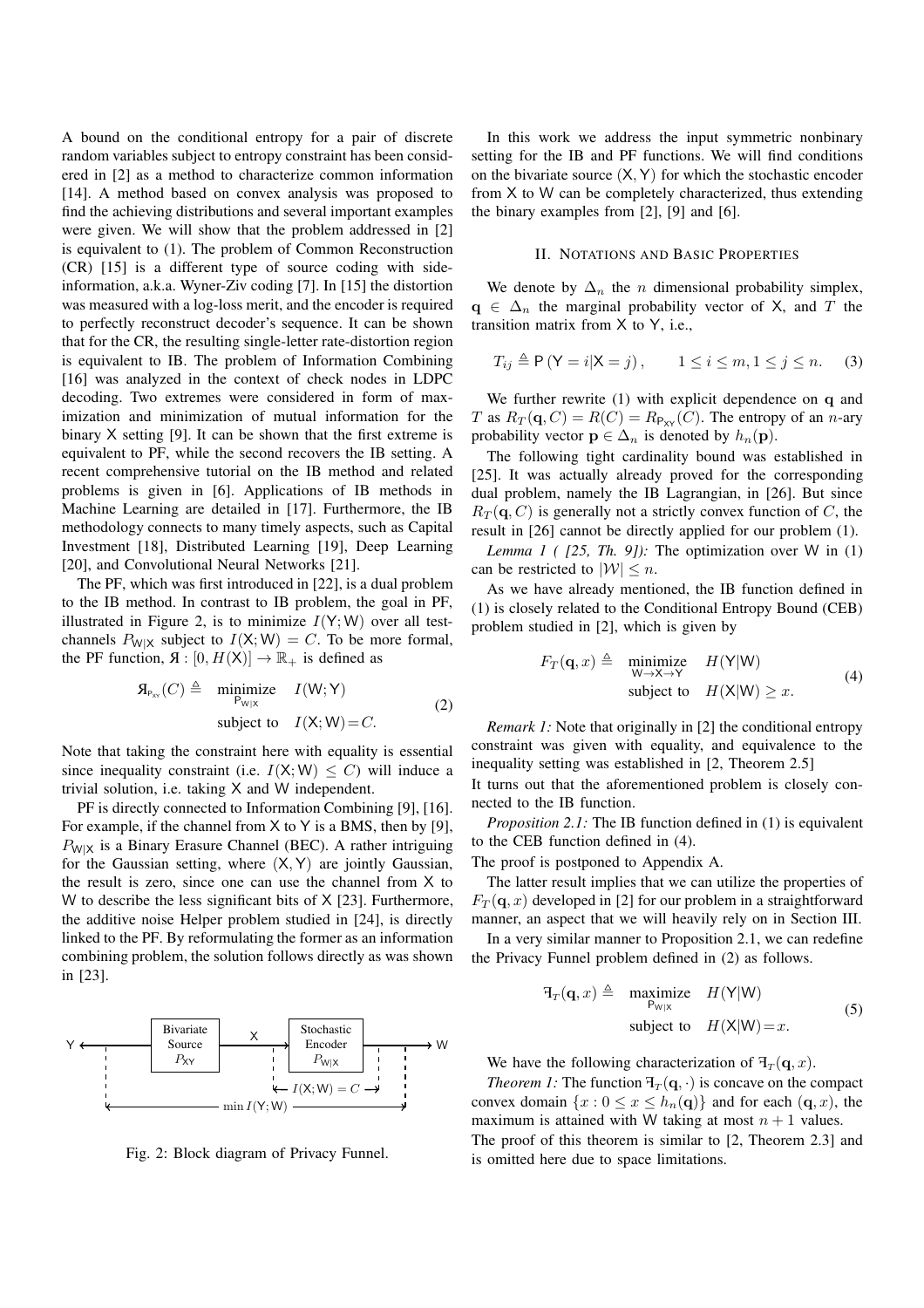## III. THE SYMMETRIC INFORMATION BOTTLENECK

In this section we will give a characterization of the achieving conditional distributions and the value of the problem defined in (1) for specific class of input symmetric channels. We begin with the definitions of symmetric group of permutation, symmetry group of stochastic matrix and input symmetric channel [2].

*Definition 1:* Let  $\mathcal{S}_n$  denote the representation of the symmetric group of permutation of n objects by the  $n \times n$  permutation matrices. Let  $\mathscr{S}_n \times \mathscr{S}_m$  be the representation of the direct product group by the pairs  $(G,\Pi), G \in \mathscr{S}_n$ ;  $\Pi \in \mathscr{S}_m$ with the composition  $(G_1, \Pi_1)(G_2, \Pi_2) = (G_1 G_2, \Pi_1 \Pi_2)$ .

For an  $m \times n$  stochastic matrix T, (an n input, m output channel), let  $\mathscr G$  be the set  $\{(G,\Pi) \in \mathscr S_n \times \mathscr S_m | T G = \Pi T \}$ , and let  $\mathscr{G}_i$  ( $\mathscr{G}_o$ ) be the projections of  $\mathscr{G}$  on the first (second) factor. If  $TG_1 = \Pi_1T$ ,  $TG_2 = \Pi_2T$ , then  $TG_1G_2 = \Pi_1\Pi_2T$ which shows that  $\mathcal{G}, \mathcal{G}_i$ ,  $\mathcal{G}_o$  are subgroups of the finite groups  $\mathscr{S}_n \times \mathscr{S}_m$ ,  $\mathscr{S}_n$ ,  $\mathscr{S}_m$  respectively.  $\mathscr{G}$  is the symmetry group of  $T, \mathcal{G}_i$  ( $\mathcal{G}_0$ ) is the input (output) symmetry group.

The channel defined by  $T$  will be called input (output) symmetric if  $\mathscr{G}_i$  ( $\mathscr{G}_o$ ) is transitive (a subgroup of  $\mathscr{S}_n$  is transitive if each element of  $\{1, \ldots, n\}$  can be mapped to every other element of  $\{1, \ldots, n\}$  by some member of the subgroup). T is said to be symmetric if both  $\mathscr{G}_i$  and  $\mathscr{G}_o$  are transitive.

We also define the set of  $(q, C)$  for which we will have a complete characterization of the achieving distributions.

*Definition 2:* Let  $\phi(\mathbf{p}, \lambda) \triangleq h_m(T\mathbf{p}) - \lambda h_n(\mathbf{p})$  and  $\mathbf{p}^* =$  $\operatorname{argmin}_{\mathbf{p}\in\Delta_n} \phi(\mathbf{p},\lambda)$ . We define the following set for any  $\lambda \in$ [0, 1] and  $\{G_{\alpha}\}_{\alpha=1}^{n} \in \mathscr{S}_n$ :

$$
\mathcal{Q} \triangleq \left\{ (\mathbf{q}, C) : \mathbf{q} = \sum_{\alpha=1}^{n} w_{\alpha} G_{\alpha} \mathbf{p}^*, \mathbf{w} \in \Delta_n, C = 1 - h_n(\mathbf{p}^*) \right\}.
$$
\n(6)

Equipped with this definition we are ready to state our main theorem here.

*Theorem 2:* Assume that  $T$  is input symmetric stochastic matrix with input symmetry group  $\mathscr{G}_i$  of order n. Then for every  $(q, C) \in \mathcal{Q}$  defined in (6), the optimal test-channel from W to X is a modulo-additive channel.

Note if q is uniform over n, then it always in  $Q$ , as taking w to be uniform over  $n$ , we obtain

$$
\mathbf{q} = \sum_{\alpha=1}^{n} w_{\alpha} G_{\alpha} \mathbf{p}^* = \frac{1}{n} \sum_{\alpha=1}^{n} G_{\alpha} \mathbf{p}^* = \mathbf{u}_n, \tag{7}
$$

where  $\mathbf{u}_n$  is an *n*-ary uniform probability vector. This fact induces the following corollary.

*Corollary 3.1:* Assume that T is input symmetric stochastic matrix with input symmetry group  $\mathscr{G}_i$  of order n and X is uniformly distributed over n. Then for every  $C \in [0, \log n]$ , the test-channel from W to X is a modulo-additive noise channel and W is uniform over  $n$ .

We will prove Theorem 2 in Appendix B. In the meantime, let us consider some special cases.

A particular case for which  $T$  is input symmetric, is when the channel from  $X$  to  $Y$  is a modulo-additive noise channel,

i.e., there exist a random variable Z, with probability vector z such that  $Y = X \oplus Z$ , where  $\oplus$  is modulo *n* addition. An equivalent representation of the modulo-additive noise channel is using circulant matrix. A circulant matrix  $A \in M_n(\mathbb{F})$  [27, p. 33] has the form

$$
A = \begin{pmatrix} a_1 & a_2 & \cdots & a_n \\ a_n & a_1 & a_2 & \cdots & a_{n-1} \\ \vdots & \vdots & \ddots & \vdots \\ a_2 & a_3 & \cdots & a_n & a_1 \end{pmatrix}, \quad (8)
$$

i.e, the entries in each row are a cyclic permutation of those in the first. In this case we have the following corollary.

*Corollary 3.2:* If  $T = A$  as defined in (8), than the modulo additive test channel from W to X achieves  $R_A(q, C)$ . In particular, there exists an  $n$ -ary random variable V, with  $H(V) = \log n - C$ , such that  $X = W \oplus V$  achieves  $R_A(q, C)$ .

Although this result greatly simplifies the optimization space, it does not give a precise analytical solution to the problem. In the following subsection, we provide an example, for which the achieving distribution and the objective function value can be fully characterized.

# *A. Hamming Channels*

Let  $T = T_{\alpha} = \alpha I_n + (1 - \alpha)n^{-1}E_n$ , where  $I_n$  is the  $n \times n$  identity matrix,  $E_n$  the all ones matrix, and  $0 \leq \alpha \leq 1$ . The channel with transition matrix  $T_{\alpha}$  is called a Hamming channel with parameter  $\alpha$ . Note that  $T_{\alpha}$  is in particular a circulant matrix, therefore by Corollary 3.2 the optimal channel from W to X is a modulo-additive channel. Thus,  $(4)$  can be reformulated as follows.

$$
F_T(\mathbf{q}, x) \triangleq \begin{array}{ll}\text{minimize} & h_n(T_\alpha \mathbf{v})\\ \mathbf{v} \in \Delta_n & \\ \text{subject to} & h_n(\mathbf{v}) \geq x. \end{array} \tag{9}
$$

The optimization problem defined in (9) is identical to the problem considered in [28]. Furthermore, it was solved for the Hamming channel and the achieving distribution was found.

*Lemma 2 ( [28, Lemma 7]):* For  $n \times n$  Hamming channel  $T_{\alpha}$  the solution to (9) is attained for

$$
\mathbf{v} = \beta \mathbf{e} + (1 - \beta) \mathbf{u}_n. \tag{10}
$$

where e is any standard basis vector of  $\Delta_n$ .

Since v is determined by a single parameter  $\beta$  and satisfies  $h_n(\mathbf{v}) = \log n - C$ , we can find  $\beta$  explicitly as follows:

$$
C = \log n - h_n(\mathbf{v})
$$
  
=  $\frac{n-1}{n}(1-\beta)\log(1-\beta) + \frac{\beta n + 1-\beta}{n}\log(\beta n + 1-\beta)$   
 $\triangleq g_n(\beta).$ 

Thus,  $\beta$  can be recovered from C as  $\beta = g_n^{-1}(C)$ . In summary, we have the following theorem.

*Theorem 3:* Assume that  $T$  is a Hamming channel with parameter  $\alpha$ , then  $R_T(\mathbf{u}_n, C)$  is attained with a Hamming channel with parameter  $\beta = g_n^{-1}(C)$  and is given by

$$
R_T(\mathbf{u}_n, C) = \frac{1 + (n-1)\alpha\beta}{n} \log(1 + (n-1)\alpha\beta) + \frac{1 - \alpha\beta}{n} \log(1 - \alpha\beta). \tag{11}
$$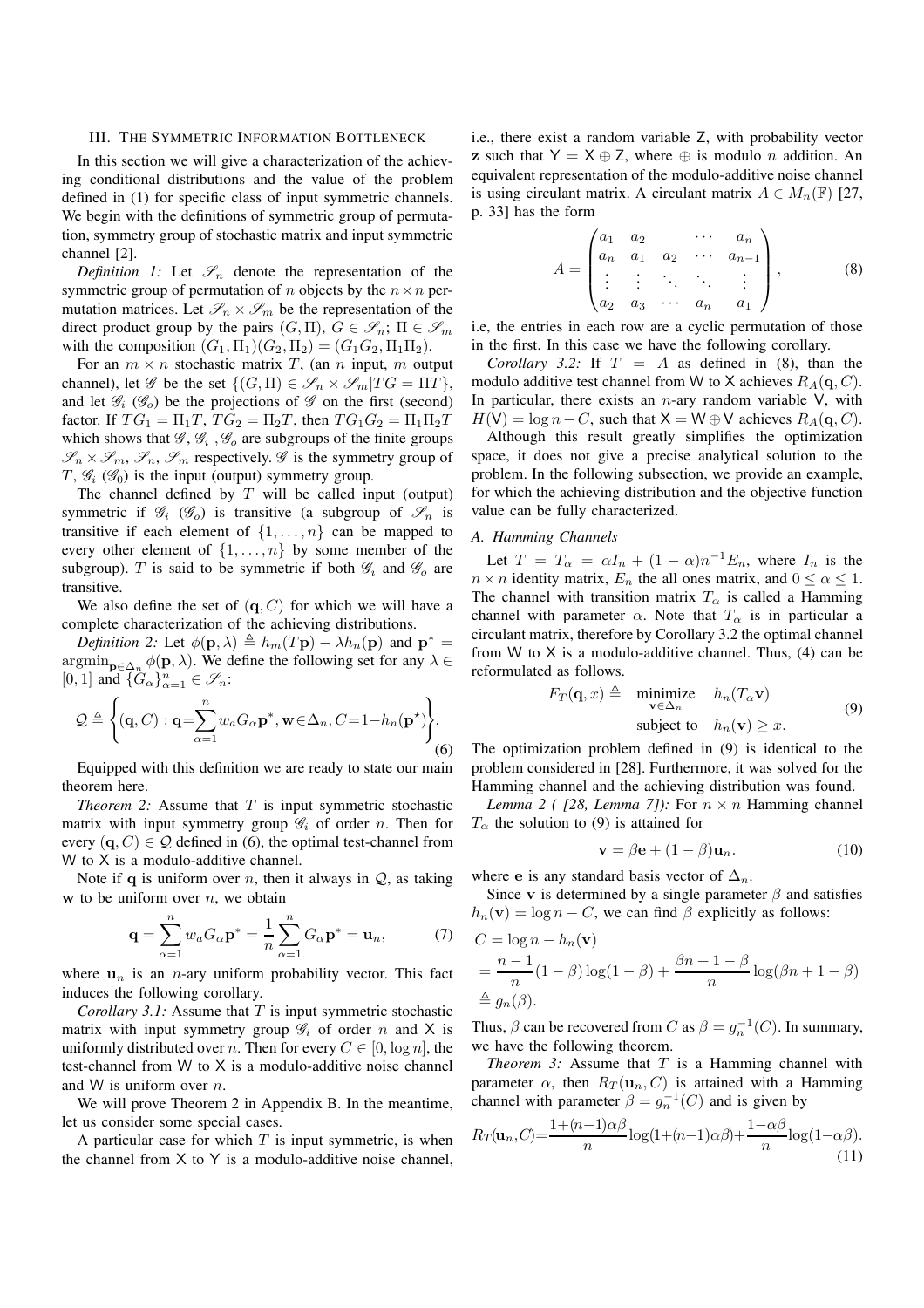## *B. Examples*

Now let us consider two special cases.

*1) BMS:* Assume that the channel from X to Y is a BMS channel. Let z be an *m*-ary probability vector and  $G_m$  be the  $m \times m$  anti-diagonal matrix with unit entries. The respective transition matrix in this case is  $T = [\mathbf{z}, G_m \mathbf{z}]$ . Note that

$$
G_m T = [G_m \mathbf{z}, G_m G_m \mathbf{z}] = [\mathbf{z} G_2 \mathbf{z}] = T G_2. \tag{12}
$$

Therefore,  $T$  is input symmetric stochastic matrix with input symmetry group  $\mathcal{G}_i$  of order 2. Thus, since the only binaryinput binary-output symmetric channel is a BSC, combining with Theorem 2, we recover the following result from [9].

*Corollary 3.3 ( [9, Theorem 2]):* Given that the channel from X to Y is a BMS, then BSC channel from X to W maximizes  $I(W; Y)$ .

The latter result can also be deduced from [29].



Fig. 3: (a) Optimal v for  $\alpha = 0.5$  vs C. (b)  $R_{T_{\alpha}}(C)$  vs C for  $\alpha = 0.5$ .

*2) Ternary-Input Ternary-Output (TITO) Circulant Matrix:* The general TITO Circulant Matrix is defined as follows:

$$
T = \begin{pmatrix} 1 - \alpha - \beta & \alpha & \beta \\ \beta & 1 - \alpha - \beta & \alpha \\ \alpha & \beta & 1 - \alpha - \beta \end{pmatrix}.
$$
 (13)

We can further ask if there are values of  $C$  such that  $R(C)$  can be achieved with W taking at most two points. The following corollary states the opposite.

*Corollary 3.4:* The minimum cardinality of W that achieves  $R(C)$  is exactly 3 for  $C \neq 0$ .

The proof of this corollary relegated to Appendix C.

We proceed to verify Theorem 3 via numerical optimization for  $n = 3$ . Since V is independent of the choice of  $\alpha$ , we freeze  $\alpha = 0.5$  and compare it with respect to the value of C. Figure 3 shows the probability vector V and  $R_{T_{\alpha}}(C)$  for various values of  $\alpha$ . We observe that the numerical optimization agrees with theoretical arguments of Theorem 3.

## IV. THE SYMMETRIC PRIVACY FUNNEL

In this section we consider a special symmetric setting for the PF problem (5) for which the transition matrix from X to Y is an input symmetric stochastic matrix as defined in Definition 1.

*Theorem 4:* Let T be an input symmetric stochastic matrix with input symmetry group  $\mathcal{G}_i$  of order n, and X be a uniformly distributed random variable. Let  $(G_1 = I, G_2, \ldots, G_n) \in \mathscr{G}_i$ . Furthermore, denote by  $(\mathbf{p}^*, \lambda^*)$  a pair for which

$$
\phi(\mathbf{u}, \lambda^*) = \phi(\mathbf{p}^*, \lambda^*) \ge \phi(\mathbf{p}, \lambda^*) \quad \forall \mathbf{p} \in \Delta_n. \tag{14}
$$

Then, for every  $C \leq C^* \triangleq \log n - h_n(\mathbf{p}^*)$ , the transition matrix from W to X, given by

$$
B = \begin{pmatrix} \mathbf{p}^* & G_2 \mathbf{p}^* & \cdots & G_n \mathbf{p}^* & \mathbf{u} \end{pmatrix}, \quad (15)
$$

achieves (2). Moreover,

$$
\mathbf{A}_{P_{\text{XY}}}(C) = C \cdot \frac{\log n - h_n(T\mathbf{p}^*)}{\log n - h_n(\mathbf{p}^*)}.
$$
 (16)

Also,  $(15)$  implies that the transition matrix from X to W is a class of noisy n-ary symmetric erasure channel.

Note that the optimization procedure in (14) is performed once for every  $C \in [0, \log_2 n - h_n(\mathbf{p}^*)]$ . Moreover, for  $C \in [0, \log_2 n - h_n(\mathbf{p}^*)]$ , the optimal test-channel from X to W is no longer symmetric as we show using an example.

The proof of this theorem is postponed to Appendix D.

We now provide some examples that illustrate Theorem 4.

# *A. Examples*

We begin with the simplest scenario where  $X$  is a binary random variable. Plugging this choice in Theorem 4 and noting that  $\mathbf{p}^* = \mathbf{e}$  in this case, results in the following corollary.

*Corollary 4.1:* Assume that the channel from X to Y is a BMS, then, BEC test-channel P<sub>W|X</sub> with parameter  $\epsilon = 1 - C$ minimizes  $I(Y;W)$  subject to  $I(X;W) = C$ .

Note that this result recovers [9, Theorem 1], but here with only one-sided symmetry restriction.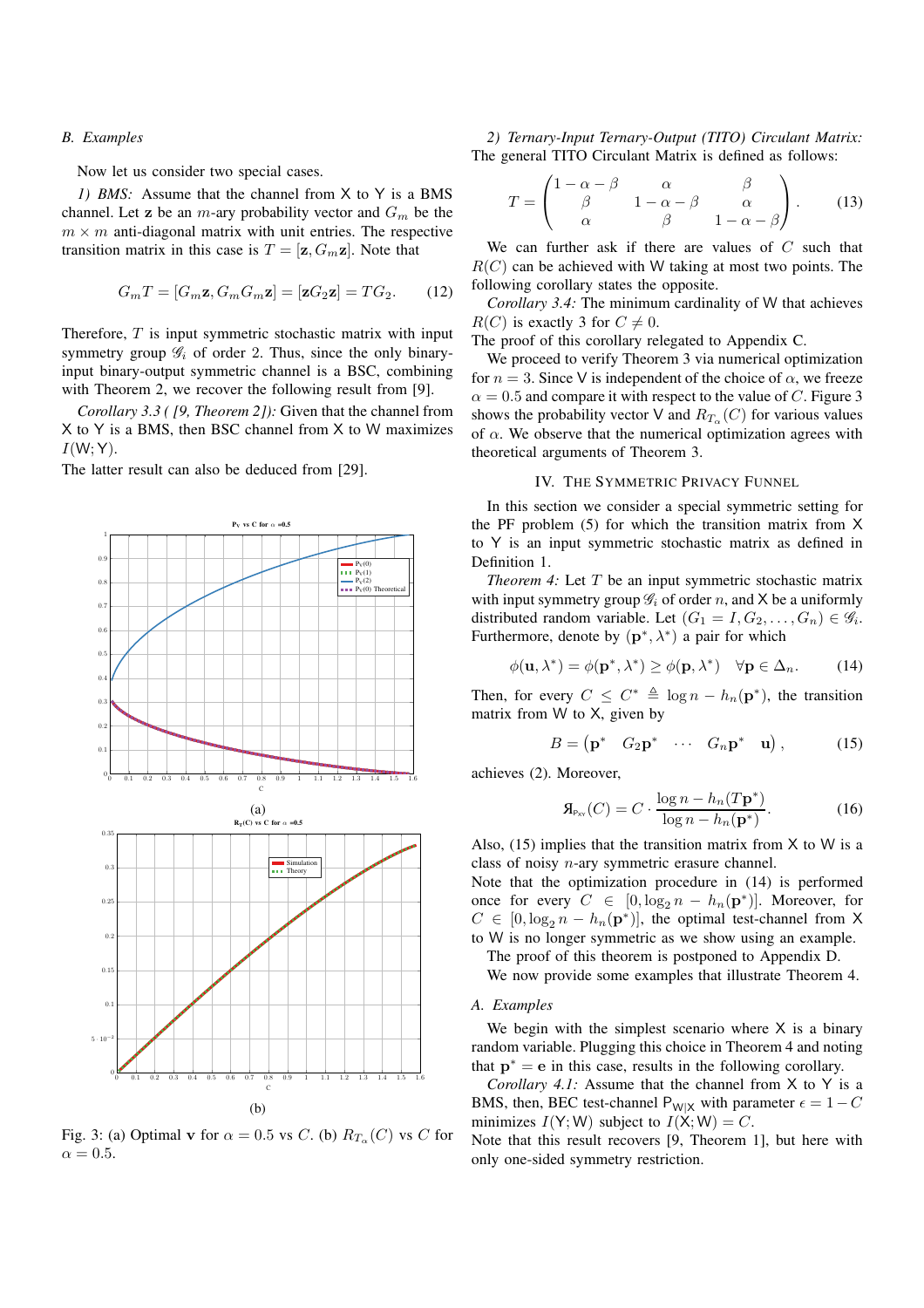We further illustrate Theorem 4 using numerical optimization for a particular choice of the channel from X to Y being a symmetric TITO with parameters  $(\alpha, \beta) = (0.1, 0.05)$ , as defined in (13). For this choice of channel parameters,  $C^* = 0.59$ . In Figure 4 we compare the results of global optimization solution of (2) versus the method described in Theorem 4 for various values of C. We observe that our results from Theorem 4 agree with the brute-force numerical optimization for all values of  $C \in [0, C^*]$ . For values greater than  $C^*$  the theoretical curve is restricted to input symmetric transition matrices from X to W. In this region of link capacity, the numerical optimization achieves lower rates. By carefully observing the numerical solution, one can notice that the optimal test-channel in this region is no longer input symmetric.

# V. OUTLOOK

As said, the Information Bottleneck and Privacy Funnel are two dual optimization problems which have been applied in a variety of emerging applications such as Deep Neural Networks, Privacy Algorithms, and design of Polar Codes [17]. It also interesting to consider rather more classical use-cases, i.e, multi-user channel capacity and Noisy Source Coding problems. A comprehensive summary of the different relations between the IB and Privacy Funnel problems has been presented in [25].

#### ACKNOWLEDGMENT

This work has been supported by the European Union's Horizon 2020 Research And Innovation Programme, grant agreement no. 694630.

## **REFERENCES**

[1] N. Tishby, F. C. N. Pereira, and W. Bialek, "The information bottleneck method," in *Proc. 37th Annu. Allerton Conf. Commun. Control Comput.*, Sep. 1999, pp. 368—-377.



Fig. 4: Optimal R for  $\alpha = 0.1$ ,  $\beta = 0.05$  vs C

- [2] H. S. Witsenhausen and A. D. Wyner, "A Conditional Entropy Bound for a Pair of Discrete Random Variables," *IEEE Trans. Inf. Theory*, vol. 21, no. 5, pp. 493–501, Sep. 1975.
- [3] J. Wolf and J. Ziv. "Transmission of noisy information to a noisy receiver with minimum distortion," vol. 16, pp. 406–411, 1970.
- [4] S. Arimoto, "An algorithm for computing the capacity of arbitrary discrete memoryless channels," vol. 18, pp. 14–20, 1972.
- [5] N. Slonim, "The information bottleneck: Theory and applications," Ph.D. dissertation, Citeseer, 2002.
- [6] A. Zaidi, I. E. Aguerri, and S. S. (Shitz), "On the Information Bottleneck Problems: Models, Connections, Applications and Information Theoretic Views," *Entropy*, vol. 22, no. 2, p. 151, 2020.
- [7] A. Wyner and J. Ziv, "A theorem on the entropy of certain binary sequences and applications–i," vol. 19, pp. 769–772, 1973.
- [8] T. Richardson and R. Urbanke, *Modern Coding Theory*. Cambridge, U.K.: Cambridge Univ. Press, 2008.
- [9] I. Sutskover, S. Shamai, and J. Ziv, "Extremes of information combining," *IEEE Trans. Inf. Theory*, vol. 51, no. 4, pp. 1313–1325, Apr. 2005.
- [10] G. Chechik, A. Globerson, N. Tishby, and Y. Weiss, "Information Bottleneck for Gaussian Variables," *J. Mach. Learn. Res.*, vol. 6, pp. 165–188, Dec. 2005.
- [11] A. E. Gamal and Y. Kim, *Network Information Theory*. Cambridge University Press, 2011.
- [12] D. Guo, S. Shamai, and S. Verdú, *The Interplay Between Information and Estimation Measures*. now, 2013.
- [13] R. Bustin, M. Payaro, D. P. Palomar, and S. Shamai, "On mmse crossing properties and implications in parallel vector gaussian channels," vol. 59, pp. 818–844, 2013.
- [14] P. Gács and J. Körner, "Common information is far less than mutual information," *Probl. Contr. Inform. Theory*, vol. 2, no. 2, pp. 149–162, 1973.
- [15] Y. Steinberg, "Coding and common reconstruction," *IEEE Transactions on Information Theory*, vol. 55, no. 11, pp. 4995–5010, Nov. 2009.
- [16] I. Land and J. Huber, "Information Combining," *Found. Trends Commun. Inf. Theory*, vol. 3, no. 3, pp. 227–330, 2006.
- [17] Z. Goldfeld and Y. Polyanskiy, "The Information Bottleneck Problem and its Applications in Machine Learning," *IEEE J. Sel. Areas Inf. Theory*, vol. 1, no. 1, pp. 19–38, 2020.
- [18] E. Erkip and T. M. Cover, "The Efficiency of Investment Information," *IEEE Trans. Inf. Theory*, vol. 44, no. 3, pp. 1026–1040, May 1998.
- [19] P. Farajiparvar, A. Beirami, and M. Nokleby, "Information Bottleneck Methods for Distributed Learning," in *Proc. 56th Annu. Allerton Conf. Commun., Control Comput.*, 2018, pp. 24–31.
- [20] R. A. Amjad and B. C. Geiger, "Learning Representations for Neural Network-Based Classification Using the Information Bottleneck Principle," *IEEE Trans. Pattern Anal.*, vol. 42, no. 9, pp. 2225–2239, 2020.
- [21] S. Yu, K. Wickstrøm, R. Jenssen, and J. C. Príncipe, "Understanding convolutional neural networks with information theory: An initial exploration," vol. PP, pp. 1–8, 2020.
- [22] F. du Pin Calmon, A. Makhdoumi, M. Médard, M. Varia, M. Christiansen, and K. R. Duffy, "Principal inertia components and applications," vol. 63, pp. 5011–5038, 2017.
- [23] S. Shamai, "The information bottleneck: A unified information theoretic view," NCC2021, Jul. 2021, plenary Address.
- [24] S. I. Bross and A. Lapidoth, "The additive noise channel with a helper," in *2019 IEEE Information Theory Workshop (ITW)*, 2019, pp. 1–5.
- [25] S. Asoodeh and F. P. Calmon, "Bottleneck Problems: An Information and Estimation-Theoretic View," *Entropy*, vol. 22, no. 11, p. 1325, 2020.
- [26] P. Harremoes and N. Tishby, "The Information Bottleneck Revisited or How to Choose a Good Distortion Measure," in *Proc. 2007 IEEE Int. Symp. Inf. Theory*, Jun. 2007, pp. 566–570.
- [27] R. A. Horn, *Matrix Analysis*, 2nd ed. Cambridge: Cambridge University Press, 2012.
- [28] H. Witsenhausen, "Entropy inequalities for discrete channels," *IEEE Trans. Inf. Theory*, vol. 20, no. 5, pp. 610–616, 1974.
- [29] N. Chayat and S. Shamai, "Extension of an entropy property for binary input memoryless symmetric channels," *IEEE Trans. Inf. Theory*, vol. 35, no. 5, pp. 1077–1079, 1989.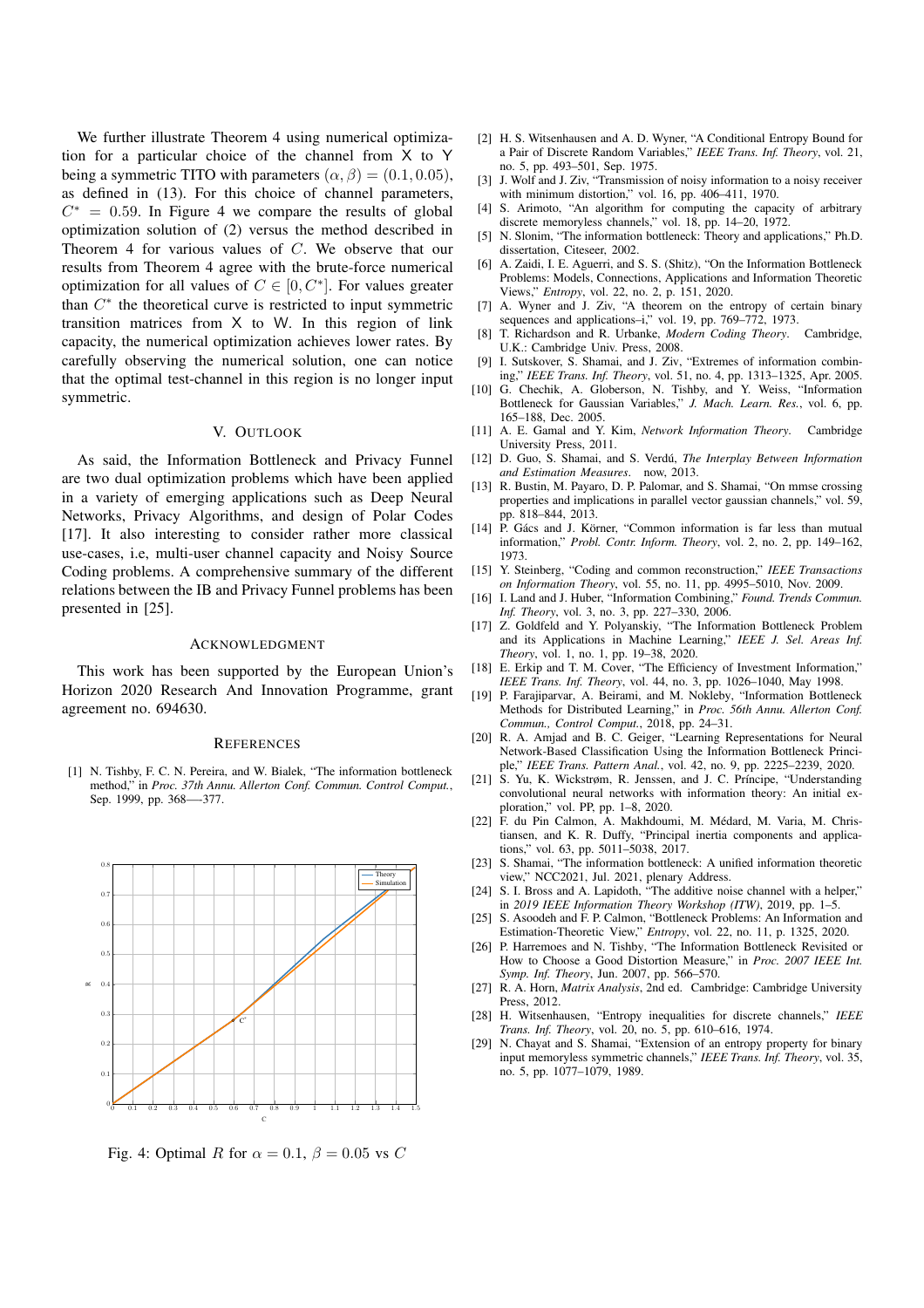## APPENDIX

# *A. Proof of Proposition 2.1*

Since  $P_{XY}$  is fixed, then  $H(X)$  and  $H(Y)$  are determined. It follows that the constraint  $I(X;W) \leq C$  is equivalent to  $H(X|W) \geq h_n(\mathbf{q}) - C$ . In addition,  $I(Y;W) = H(Y) H(Y|W)$ . Hence (1) can be rewritten as follows

$$
R_T(\mathbf{q}, C) = H(\mathbf{Y}) - \min_{P_{\mathbf{X}|\mathbf{W}}: H(\mathbf{X}|\mathbf{W}) \ge h_n(\mathbf{q}) - C} H(\mathbf{Y}|\mathbf{W}) \quad (17)
$$

$$
= h_m(T \cdot \mathbf{q}) - F_T(\mathbf{q}, h_n(\mathbf{q}) - C). \tag{18}
$$

This concludes the proof of Proposition 2.1.

## *B. Proof of the main result*

The equivalence of the IB and CEB problems has been shown in Proposition 2.1. Therefore, we will consider the equivalent CEB formulation in our proof. We begin with stating the main utility result of [2].

*Lemma 3 ( [2, Theorem 4.1]):* Let  $\phi(\mathbf{p}, \lambda) \triangleq h_m(T\mathbf{p})$  –  $\lambda h_n(\mathbf{p})$  and let  $\psi(\cdot,\lambda)$  be the lower convex envelope on  $\Delta_n$ of  $\phi(\cdot, \lambda)$ . Then

1)

$$
F_T(\mathbf{q}, x) = \max\{\psi(\mathbf{q}, \lambda) + \lambda x | 0 \le \lambda \le 1\}, \quad (19)
$$

$$
F_T(\mathbf{q},0) = H(\mathsf{Y}|\mathsf{X}),\tag{20}
$$

$$
F_T(\mathbf{q}, H(\mathsf{X})) = H(\mathsf{Y}) = h_m(T\mathbf{q}).\tag{21}
$$

2) If a point of the graph of  $\psi(\cdot, \lambda)$  is the convex combination of k points of the graph of  $\phi(\cdot, \lambda)$  with arguments  $\mathbf{p}_{\alpha}$  and weights  $w_{\alpha}$ ,  $(\alpha = 1, \ldots, k)$ , then

$$
F_T\left(\sum_{\alpha=1}^k w_{\alpha} \mathbf{p}_{\alpha}, \sum_{\alpha=1}^k w_{\alpha} h_n(\mathbf{p}_{\alpha})\right) = \sum_{\alpha=1}^k w_{\alpha} h_m(T\mathbf{p}_{\alpha}).
$$
\n(22)

3) If for some w and  $\lambda$ ,  $\phi(\mathbf{q}, \lambda) = \psi(\mathbf{q}, \lambda)$ , this corresponds to a line supporting the graph og  $F_T(\mathbf{q}, \cdot)$  at the endpoint  $x = h_n(\mathbf{q}).$ 

By Lemma 3, evaluation of  $F_T(\mathbf{q}, x)$  goes through the analysis of  $\phi(\mathbf{p}, \lambda)$ . We proceed with deriving some properties of  $\phi(\mathbf{p}, \lambda)$  for input symmetric matrices T.

*Proposition A.1:* Let T be input symmetric stochastic matrix with input symmetry group  $\mathscr{G}_i$ . Then, for every  $G \in \mathscr{G}_i$ 

$$
\phi(G\mathbf{p}, \lambda) = \phi(\mathbf{p}, \lambda). \tag{23}
$$

**Proof.** Utilizing the symmetry property of the entropy function we have

$$
\phi(G\mathbf{p}, \lambda) = h_m(TG\mathbf{p}) - \lambda h_n(G\mathbf{p})
$$
\n(24)

$$
=h_m(\Pi T \mathbf{p}) - \lambda h_n(\mathbf{p})\tag{25}
$$

$$
=h_m(T\mathbf{p})-\lambda h_n(\mathbf{p})\tag{26}
$$

$$
= \phi(\mathbf{p}, \lambda). \tag{27}
$$

Now, let  $\mathbf{p}^*$  be the minimizer of  $\phi(\cdot, \lambda)$  over  $\mathbf{p} \in \Delta_n$ , i.e.,

$$
\mathbf{p}^* \triangleq \operatorname{argmin}_{\mathbf{p} \in \Delta_n} \phi(\mathbf{p}, \lambda). \tag{28}
$$

By Proposition A.1 and the assumption that  $\mathscr{G}_i$  is of order n, we have

$$
\phi(G_{\alpha} \mathbf{p}^*, \lambda) = \phi(\mathbf{p}^*, \lambda) \qquad \forall G_{\alpha} \in \mathscr{G}_i, \alpha \in \{1, \dots, n\}.
$$
\n(29)

Further, denote  $\mathbf{p}_{\alpha} \triangleq G_{\alpha} \mathbf{p}^*$  and consider a specific weights' vector  $\mathbf{w} = \{w_{\alpha}\}_{\alpha=1}^n$ . Now, let  $\psi(\cdot, \lambda)$  be the lower convex envelope of  $\phi(\cdot, \lambda)$ . We obtain

$$
\psi\left(\sum_{\alpha=1}^n w_a \mathbf{p}_\alpha, \lambda\right) = \sum_{\alpha=1}^n w_a \phi(\mathbf{p}_\alpha, \lambda) = \phi(\mathbf{p}^*, \lambda),
$$

since  $\phi(\mathbf{p}^*, \lambda)$  is the minimum of  $\phi(\cdot, \lambda)$  over  $\Delta_n$ . Therefore, by Lemma 3, it follows that

$$
F_T\left(\sum_{\alpha=1}^n w_\alpha \mathbf{p}_\alpha, \sum_{\alpha=1}^n w_\alpha h_n \left(\mathbf{p}_\alpha\right)\right) \tag{30}
$$

$$
=\sum_{\alpha=1}^{k} w_a h_m(T\mathbf{p}_{\alpha})
$$
\n(31)

$$
= h_m(T\mathbf{p}^*)
$$
\n(32)

$$
=F_T\left(\sum_{\alpha=1}^n w_a G_{\alpha} \mathbf{p}^{\star}, h_n(\mathbf{p}^{\star})\right). \tag{33}
$$

To this end, we have chosen  $\lambda \in (0,1)$ , then obtained  $p^*$ and found a solution for  $F_T(\mathbf{q}, x)$  where  $\mathbf{q} = \sum_{\alpha=1}^n w_\alpha G_\alpha \mathbf{p}^*$ and  $x = h_n(\mathbf{p}^*)$  for any  $\mathbf{w} \in \Delta_n$ . Let S be the set defined in (6). Thus, for every  $(\mathbf{q}, x) \in S$ ,  $F_T(\mathbf{q}, x)$  is achieved with input symmetric transition matrix from W to X. An  $n \times n$ input symmetric matrix is a circulant matrix. This completes the proof of the main result.

## *C. Proof of Corollary 3.4*

In general, for every  $\mathbf{p}_1 = \mathbf{p}_\lambda = (p_\lambda, r_\lambda, 1 - p_\lambda - r_\lambda)^T$  that minimizes  $\phi(\mathbf{p}, \lambda)$ , there exists

$$
\mathbf{p}_2 = \Pi_2 \mathbf{p}_1 = \begin{pmatrix} r_{\lambda} \\ 1 - p_{\lambda} - r_{\lambda} \\ p_{\lambda} \end{pmatrix}, \ \mathbf{p}_3 = \Pi_3 \mathbf{p}_1 = \begin{pmatrix} 1 - p_{\lambda} - r_{\lambda} \\ p_{\lambda} \\ r_{\lambda} \end{pmatrix}.
$$

Assume that  $|\mathcal{Z}| = 2$ , therefore either  $\mathbf{p}_1 = \mathbf{p}_2$  or  $\mathbf{p}_1 = \mathbf{p}_3$  or  $p_2 = p_3$ . Any of this conditions imply that  $p_1 = p_2 = p_3$  $u_3$ , and  $|W| = 1$ . This further implies that  $|W| \neq 2$  and if  $|\mathcal{W}| = 1$ , than  $C = \log 3 - h(\mathbf{u}_3) = 0$ .

# *D. Proof of Theorem 4*

Define the set  $S$  as the collection of points  $(\mathbf{p}, h_n(\mathbf{p}), h_n(T\mathbf{p})$  for every  $\mathbf{p} \in \Delta_n$ . Let C denote the convex hull of  $S$ . In similar manner to [2], one can show that C is determined by the following set of triples  $(p, \xi, \eta)$ .

 $\pm$ 

$$
\mathbf{p} = \sum_{\alpha=1}^{n+1} w_{\alpha} \mathbf{p}_{\alpha},
$$
  

$$
\xi = \sum_{\alpha=1}^{n+1} w_{\alpha} h_n(\mathbf{p}_{\alpha}),
$$
  

$$
\eta = \sum_{\alpha=1}^{n+1} w_{\alpha} h_n(\mathbf{p}_{\alpha}),
$$